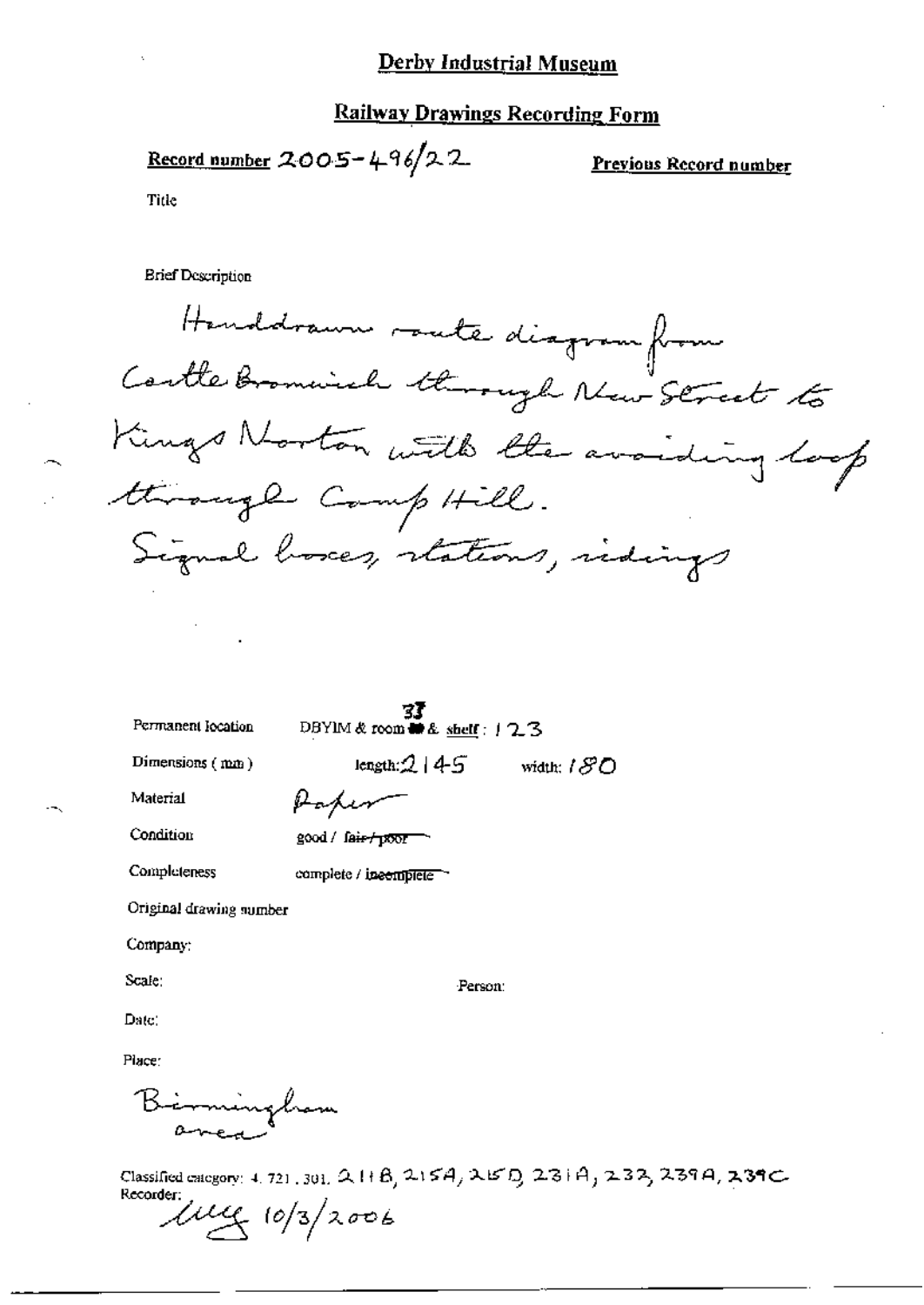# Railway Drawings Recording Form

|       | Record number 1971 - 384/338, 9 |  | <u>Previous Record number</u> $14.59$ | CATTELL |
|-------|---------------------------------|--|---------------------------------------|---------|
| Tirle | BIRMINGHAM WEST SUBURBAN BRANCH |  |                                       |         |

| <b>Brief Description</b>                                                                      |
|-----------------------------------------------------------------------------------------------|
| Plangfroate showing tracks, buildings, roads,                                                 |
| watercourses, bounderies.                                                                     |
| County of Warrenter, City & County Borough                                                    |
| of B'hain. Parish of B'ham. Formerly Parents of                                               |
| Vaings Naton.                                                                                 |
| Complex zumation aver within part of Colteridge,                                              |
| Breedon Grove and Liffard. Deagram avec 15                                                    |
| Housing unithin area'. Picture Palace,<br>Cotteridge Steel Fule Works. KigsNorton Metal Works |
|                                                                                               |
| Landounes: William Spurner. L Haslipe. CJ Prott.                                              |
| James Baldwin, Warentinhine C.C. George Phillips                                              |
| J Baldwin, General Studi, Kings Norton Retal Collection<br><u>film</u>                        |
| DBYIM&room お& shelf: <del>156</del> 560.2<br>Permanent location                               |
| width: $540$<br>length: STO<br>Dimensions (mm)                                                |
| Material<br>Rofer                                                                             |
| Condition<br>good / f <del>air/poor</del>                                                     |
| complete / iccomplete-<br>Completeness                                                        |
| Original drawing number $S$ if $\epsilon \epsilon$ T $S$                                      |
| Company: $MR$                                                                                 |
| seak (" = 2cHAINS<br>Person;                                                                  |
| $_{\text{Dalc}}$ ()EC 1915                                                                    |

Place:

$$
474MP - 22MP
$$

Classified category: 4, 721, 301, 237A, 239C, 232, 231A<br>Recorder  $\lim_{\Delta \downarrow 0}$  17/5/2002